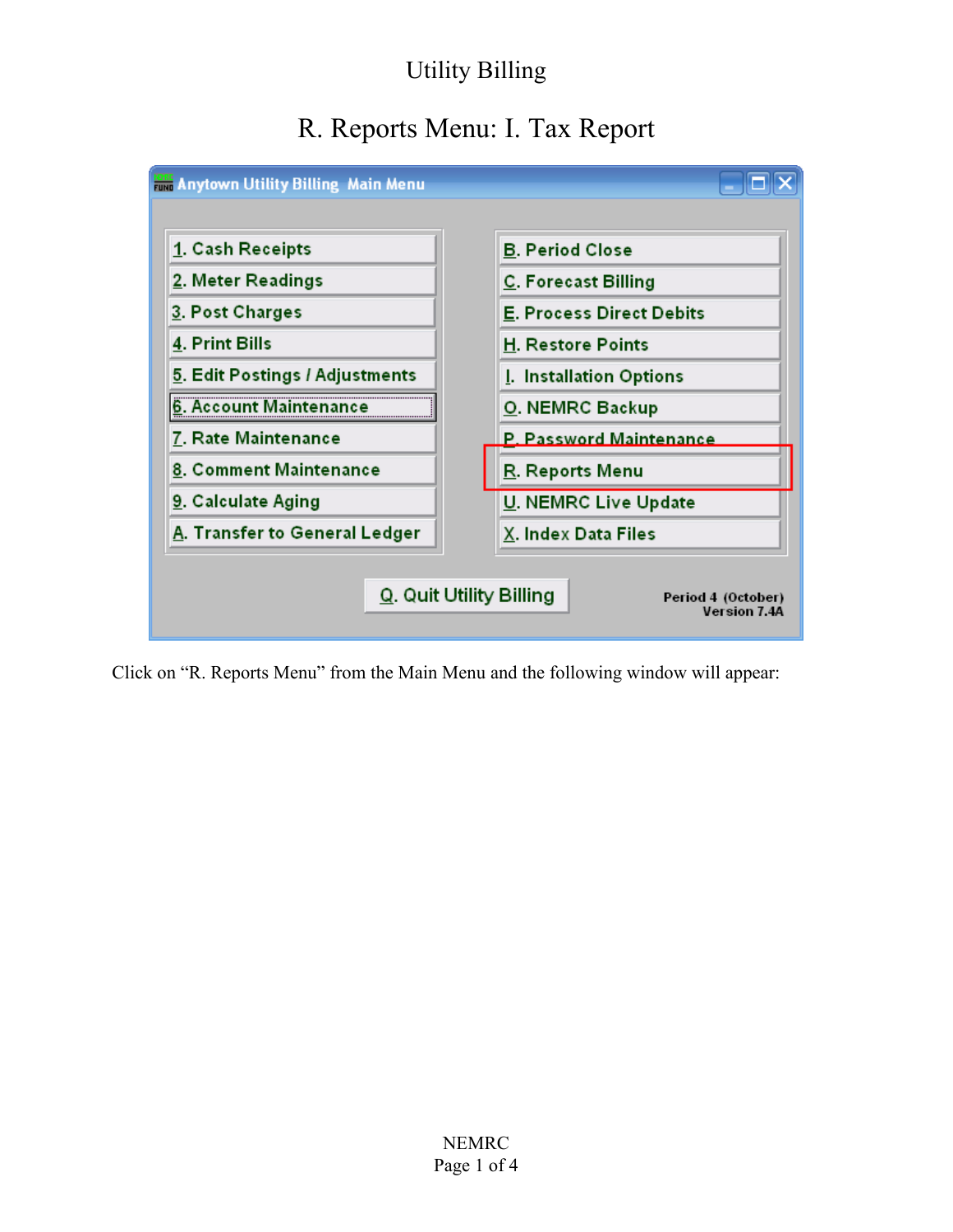| Fini Anytown Utility Billing (Version - 7.3a): Reports Menu |                                  |  |
|-------------------------------------------------------------|----------------------------------|--|
| <b>Period 4 October</b>                                     |                                  |  |
| 1. Billing Register Report                                  | <b>B. Meter Reading Register</b> |  |
| 2. Billing Proof Sheet                                      | C. Meter Route Book              |  |
| 3. Cash Receipts                                            | D. Rate Code Report              |  |
| 4. Account Listing                                          | E. Mailing Labels                |  |
| <b>5. Aged Receivables</b>                                  | F. Detail Rate Report            |  |
| 6. Detail Transactions                                      | G. Rate file report              |  |
| 7. Usage Summary                                            | Comment File Report              |  |
| 8. Available Credit                                         | I. Tax Report                    |  |
|                                                             | J. Agreements report             |  |
| 9. Deposit Report                                           | K. Adjustments report            |  |
| A. GL Posting Register                                      | Z. Custom Reports and Routines   |  |
| Q. Cancel                                                   |                                  |  |

Click on "I. Tax Report" from the Reports Menu and the following window will appear: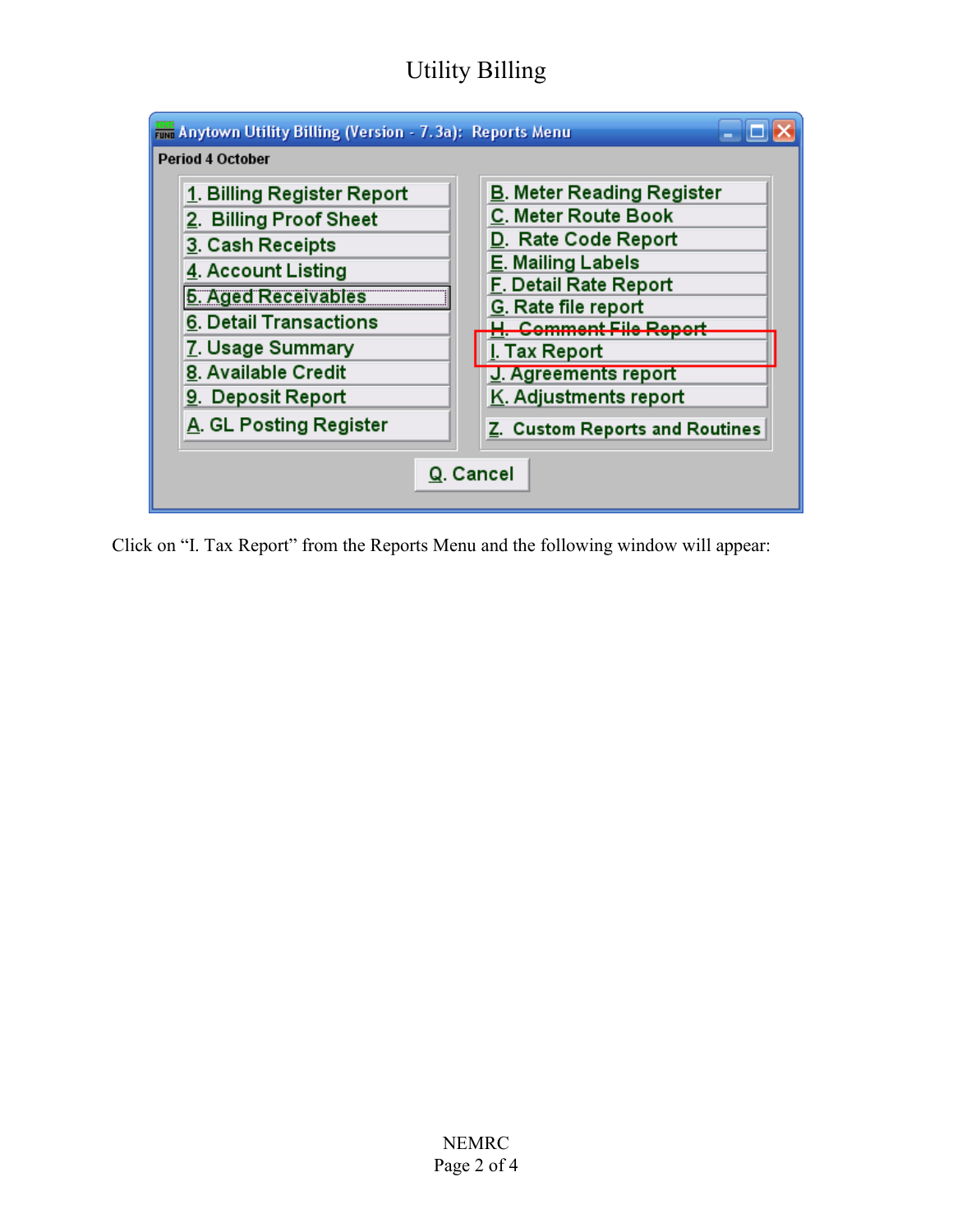#### Tax Report

| <b>The Tax Report</b>                    |                                          |  |
|------------------------------------------|------------------------------------------|--|
| For                                      | $\bullet$ Individual<br>Book C All books |  |
| Beginning With                           |                                          |  |
|                                          |                                          |  |
| <b>Account</b>                           | Find                                     |  |
| <b>Name</b>                              | Find                                     |  |
| Book/Seq                                 | Find<br>Ω<br>Ω                           |  |
| <b>Address</b>                           | Find                                     |  |
| Location                                 | Find                                     |  |
|                                          |                                          |  |
| Order 2 C Transaction Date<br>3 Due Date |                                          |  |
| <b>Dates</b>                             | to $115$<br>$11-4$                       |  |
| Order 6 Account 7 Name                   |                                          |  |
| 8 V Show Account Detail                  |                                          |  |
| 9                                        | 12<br>11<br>10                           |  |
| Print                                    | Preview<br><b>File</b><br>Cancel         |  |

- 1. Beginning With: If you choose "Individual," choose the account you want to begin with. For additional help on finding accounts, refer to UB GENERAL ACCOUNT LOOKUPS. If you choose "Book," choose the Book you wish to forecast billing for. If you choose "All Books," this section will not be available.
- 2. Order: Transaction Date: Report data grouped by the date of the recorded transaction.
- **3. Order: Due Date:** Report data grouped by the due date of the original billing record.
- 4. Dates: Enter the beginning transactional date for reporting. Blank will show all available data before the "to" date.
- 5. to: Enter the ending transactional date for this report.
- 6. Order: Account: Data selected will be grouped by the customer account number on the report.
- 7. Order: Name: Data selected will be grouped by the customer name on the report.
- 8. Show Account Detail: Detail each account's transactions for the dates selected on the report.